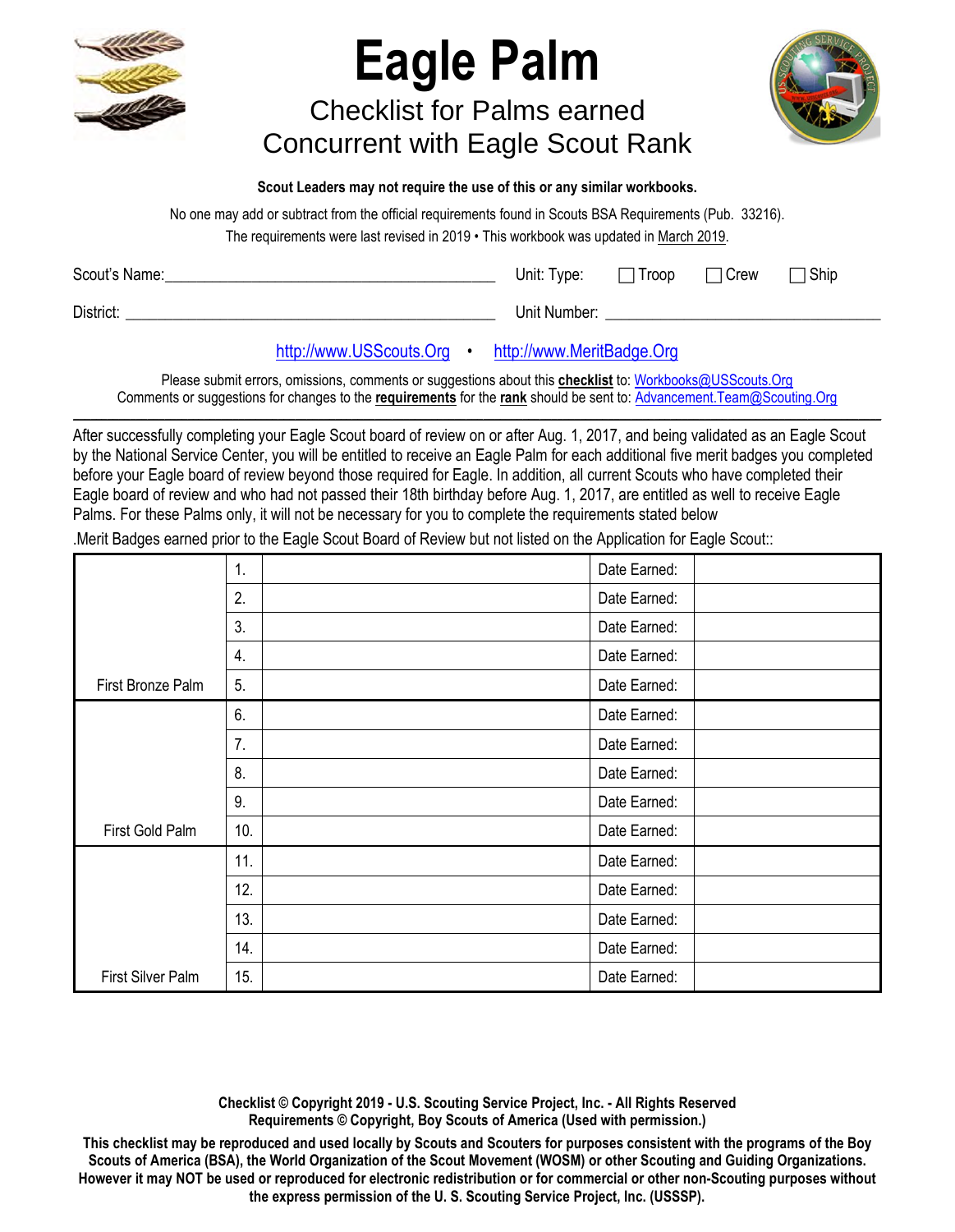|                    | 16. | Date Earned: |  |
|--------------------|-----|--------------|--|
|                    | 17. | Date Earned: |  |
|                    | 18. | Date Earned: |  |
|                    | 19. | Date Earned: |  |
| Second Bronze Palm | 20. | Date Earned: |  |
|                    | 21. | Date Earned: |  |
|                    | 22. | Date Earned: |  |
|                    | 23. | Date Earned: |  |
|                    | 24. | Date Earned: |  |
| Second Gold Palm   | 25. | Date Earned: |  |
|                    | 26. | Date Earned: |  |
|                    | 27. | Date Earned: |  |
|                    | 28. | Date Earned: |  |
|                    | 29. | Date Earned: |  |
| Second Silver Palm | 30. | Date Earned: |  |
|                    | 31. | Date Earned: |  |
|                    | 32. | Date Earned: |  |
|                    | 33. | Date Earned: |  |
|                    | 34. | Date Earned: |  |
| Third Bronze Palm  | 35. | Date Earned: |  |
|                    | 36. | Date Earned: |  |
|                    | 37. | Date Earned: |  |
|                    | 38. | Date Earned: |  |
|                    | 39. | Date Earned: |  |
| Third Gold Palm    | 40. | Date Earned: |  |
|                    | 41. | Date Earned: |  |
|                    | 42. | Date Earned: |  |
|                    | 43. | Date Earned: |  |
|                    | 44. | Date Earned: |  |
| Third Silver Palm  | 45. | Date Earned: |  |
|                    | 46. | Date Earned: |  |
|                    | 47. | Date Earned: |  |
|                    | 48. | Date Earned: |  |
|                    | 49. | Date Earned: |  |
| Fourth Bronze Palm | 50. | Date Earned: |  |

List any more groups of 5 additional merit badges on a separate sheet.

Total Merit badges earned prior to Eagle Board of Review: \_\_\_\_\_\_\_\_\_\_\_\_\_ Total Palms earned \_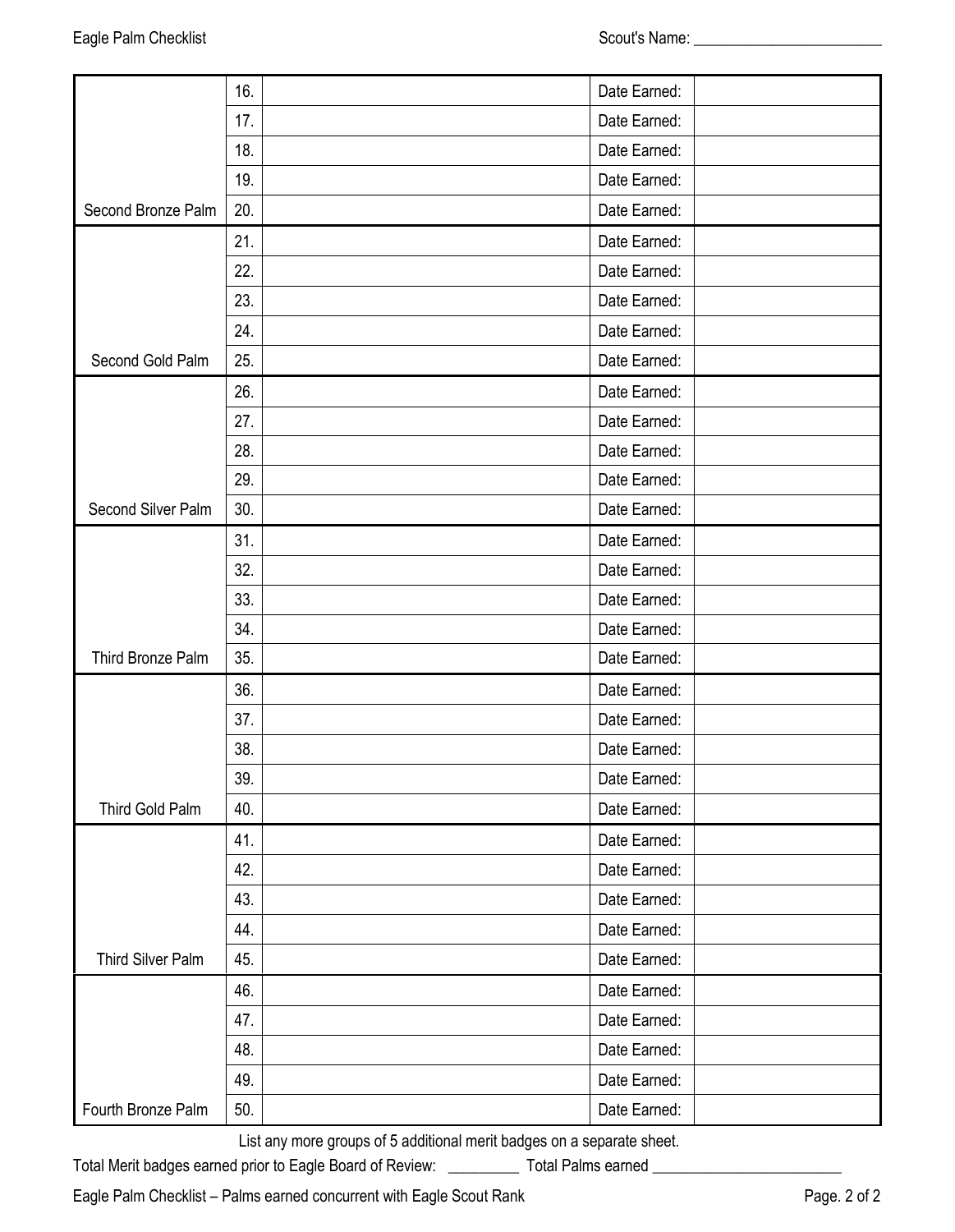| <b>Eagle Palm</b><br><b>Checklist for Palms earned</b><br>after the Eagle Scout Board of Review<br>You should use the work space provided for each requirement to keep track of which requirements have been completed,<br>and to make notes for discussing the item with your leader, not for providing full and complete answers.<br>If a requirement says that you must take an action using words such as "discuss", "show",<br>"tell", "explain", "demonstrate", "identify", etc, that is what you must do.<br>Scout Leaders may not require the use of this or any similar workbooks.<br>No one may add or subtract from the official requirements found in Scouts BSA Requirements (Pub. 33216).<br>The requirements were last revised in 2019 • This workbook was updated in March 2019. |                                                                                                                              |  |  |  |  |
|--------------------------------------------------------------------------------------------------------------------------------------------------------------------------------------------------------------------------------------------------------------------------------------------------------------------------------------------------------------------------------------------------------------------------------------------------------------------------------------------------------------------------------------------------------------------------------------------------------------------------------------------------------------------------------------------------------------------------------------------------------------------------------------------------|------------------------------------------------------------------------------------------------------------------------------|--|--|--|--|
|                                                                                                                                                                                                                                                                                                                                                                                                                                                                                                                                                                                                                                                                                                                                                                                                  | Unit: Type:<br>$\Box$ Troop<br>$\Box$ Crew<br>$\sqsupset$ Ship                                                               |  |  |  |  |
|                                                                                                                                                                                                                                                                                                                                                                                                                                                                                                                                                                                                                                                                                                                                                                                                  |                                                                                                                              |  |  |  |  |
| the following requirements:                                                                                                                                                                                                                                                                                                                                                                                                                                                                                                                                                                                                                                                                                                                                                                      | After becoming an Eagle Scout and receiving the Eagle Palms you are entitled to, you may earn additional Palms by completing |  |  |  |  |
| 1. Be active in the Boy Scouts of America for at least three months after becoming an Eagle Scout or after the last Palm<br>was earned. <sup>14</sup><br>Last Advancement Earned: □ Eagle □ Bronze Palm # ___ □ Gold Palm # ___ □ Silver Palm # ___<br>2. Since earning the Eagle Scout rank or your last Eagle Palm, demonstrate Scout Spirit by living the Scout Oath and Scout<br>Law.<br>Tell how you have done your duty to God and how you have lived the Scout Oath and Scout Law in your everyday life.                                                                                                                                                                                                                                                                                  |                                                                                                                              |  |  |  |  |
| Continue to set a satisfactory example of accepting responsibility or demonstrating leadership ability<br>3.<br>Earn five additional merit badges beyond those required for Eagle or last Palm. <sup>15</sup><br>4.<br>1.<br>2.<br>3.<br>4.<br>5.<br>5. While an Eagle Scout participate in a Scoutmaster conference.                                                                                                                                                                                                                                                                                                                                                                                                                                                                            | Date Earned:<br>Date Earned:<br>Date Earned:<br>Date Earned:<br>Date Earned:                                                 |  |  |  |  |
| Date of Scoutmaster Conference:<br>Palm to be awarded:<br><b>Bronze Palm#</b><br>Date of Palm earned::                                                                                                                                                                                                                                                                                                                                                                                                                                                                                                                                                                                                                                                                                           | Gold Palm #<br>Silver Palm #                                                                                                 |  |  |  |  |

You may wear only the proper combination of Palms for the number of merit badges you earned beyond the rank of Eagle. The Bronze Palm represents five merit badges, the Gold Palm 10, and the Silver Palm 15.